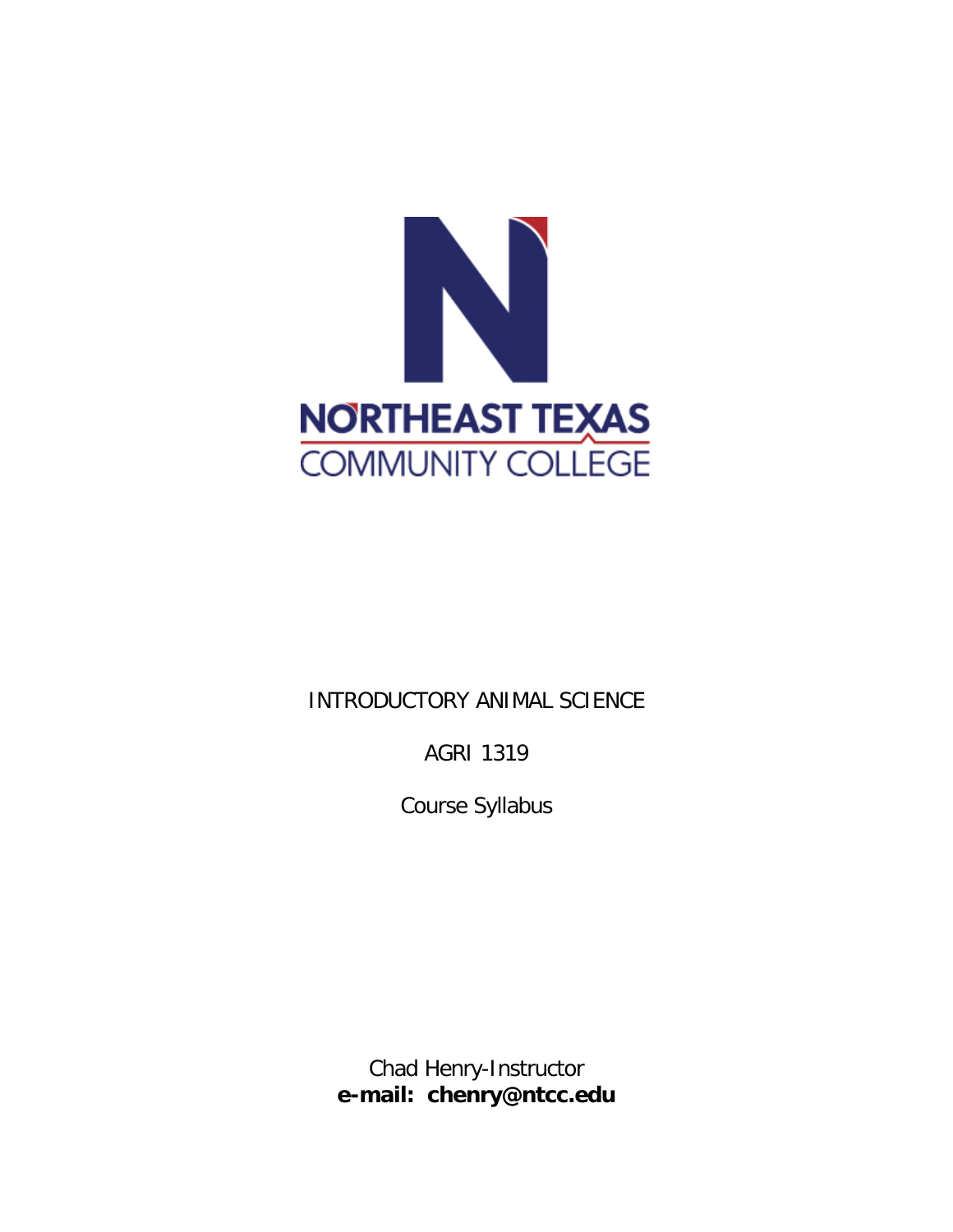# SPRING, 2017

# **Course Description:**

Scientific animal agriculture that examines the biological, industrial, and species approach to the livestock and meat industries including the physiology, nutrition, reproduction, health, meat, genetics, and production of domesticated animals.

# **Textbook:**

Scientific Farm Animal Production, 11 Edition, Thomas Field & Robert Taylor, Pearson.

# **Learning Outcomes**

Upon successful completion of this course, students will:

- 1. Explain the role of animal agriculture in providing benefits for mankind.
- 2. Identify common livestock breeds and classes.
- 3. Define terminology specific to animal science disciplines.

4. Demonstrate understanding of fundamental animal science principles including selection, reproduction, nutrition, and health.

- 5. Apply animal science principles by solving common problems.
- 6. Identify animal issues of interest to society, and related responsibilities.

### **General Course Requirements:**

Class attendance is required. If you have more than three unexcused absences, you should consult with me about your grade. Anyone who wishes to withdraw from class must take the responsibility to formally drop with the Registrar; otherwise a failing grade will be given.

# **Office Hours**

MW 7:30-8:00, 1:00-1:30, 3:30-4:30 TR 7:30-8:00, 12:00-1:30, 3:30-4:30

Appointments with me may be scheduled at other times. Call for an appointment at (903) 434- 8177. My office is located in AGC 110 and my e-mail address is *[chenry@ntcc.edu](mailto:chenry@ntcc.edu)*.

#### **ADA Statement**

**It is the policy of Northeast Texas Community College to provide reasonable accommodations for qualified individuals who are students with disabilities. This College will adhere to all applicable federal, state and local laws, regulations and guidelines with respect to providing reasonable accommodations as required to afford equal educational opportunity. It is the student's responsibility to arrange an appointment with a College counselor to obtain a Request for Accommodations form. For more information, please refer to the Northeast Texas Community College Catalog or Student Handbook.**

#### **Family Educational Rights And Privacy Act** (**Ferpa**):

The Family Educational Rights and Privacy Act (FERPA) is a federal law that protects the privacy of student education records. The law applies to all schools that receive funds under an applicable program of the U.S. Department of Education.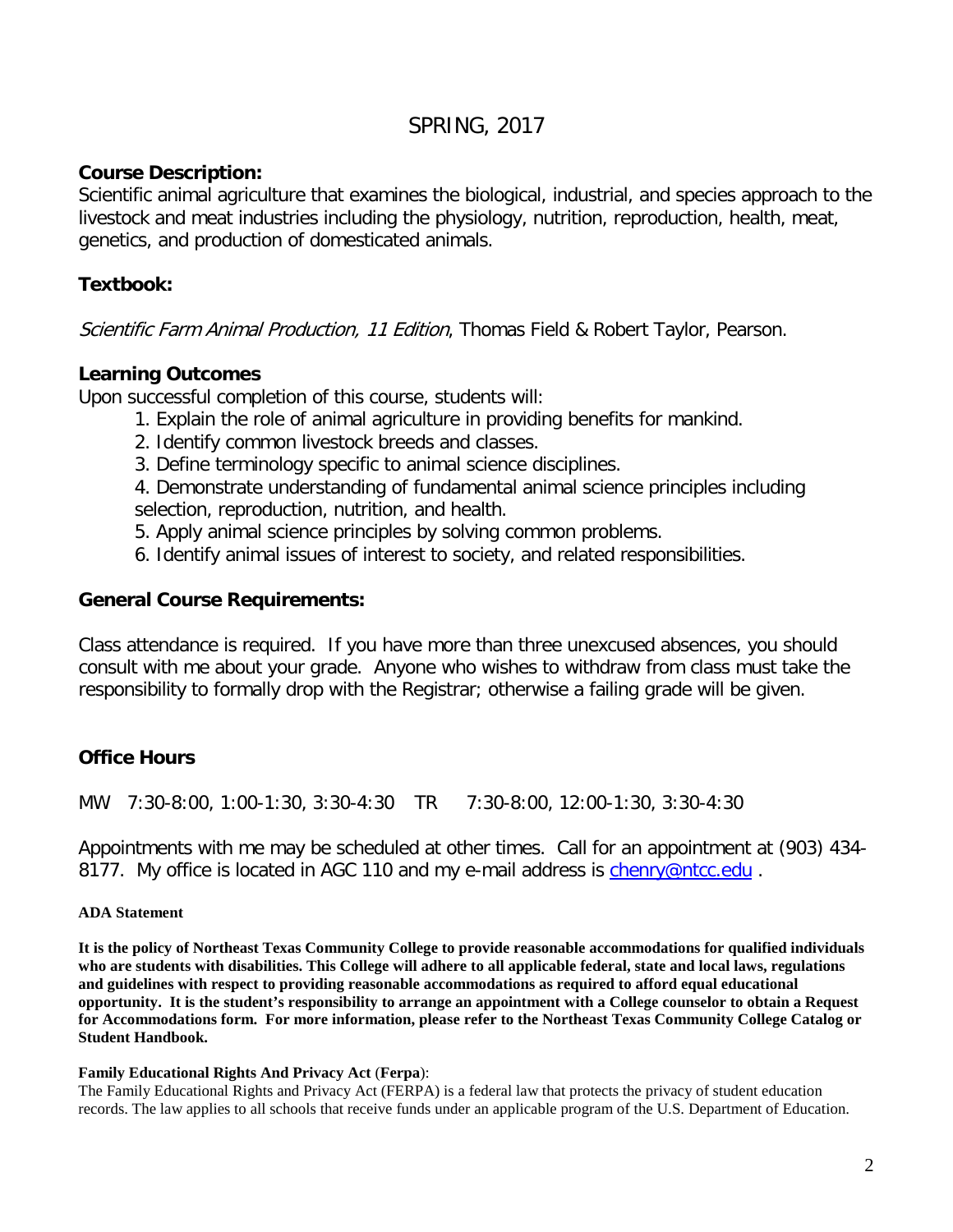FERPA gives parents certain rights with respect to their children's educational records. These rights transfer to the student when he or she attends a school beyond the high school level. Students to whom the rights have transferred are considered "eligible students." In essence, a parent has no legal right to obtain information concerning the child's college records without the written consent of the student. In compliance with FERPA, information classified as "directory information" may be released to the general public without the written consent of the student unless the student makes a request in writing. Directory information is defined as: the student's name, permanent address and/or local address, telephone listing, dates of attendance, most recent previous education institution attended, other information including major, field of study, degrees, awards received, and participation in officially recognized activities/sports.

# **Grading:**

| $(3)$ Exams:                | 60% |
|-----------------------------|-----|
| <b>Class Participation:</b> | 10% |
| Group Project:              | 15% |
| <b>Writing Assignment:</b>  | 15% |

The grading scale below will be used to determine your final grade.

| Points           | grade |
|------------------|-------|
| 90-100           | A     |
| 80-89            | R     |
| 70-79            | C     |
| $60 - 69$        | D     |
| <b>BELOW 59%</b> | L.    |

# **Exams:**

We will have 3 exams, each exam will make-up 1/3 of your exam grade (60%). The exams will be: true and false, matching, listing, and short answer.

# **Class Participation:**

Class participation is based on attendance, classroom discussion, quizzes and participation.

**Group Project:** Students are required to work in a group to discuss the pros and cons of different breeds of livestock. Each group is required to make a presentation to the class for discussion. Your grade will be based on the group and individual contribution within the group on the presentation of facts and informative opinions on the assigned breeds of livestock.

**Writing Assignment:** Each student is required to write position paper on the role of animal products in the global food supply. The student will research the topic, form an opinion based on scientific research and write a 3-5 page paper with at least 3 citations supporting your opinion with scientific facts. Your grade will be based on your ability to write a factual report in a logical and systematic manner. Your handwritten rough draft is due March 27, 2017 and your typed final paper is due April 17, 2017.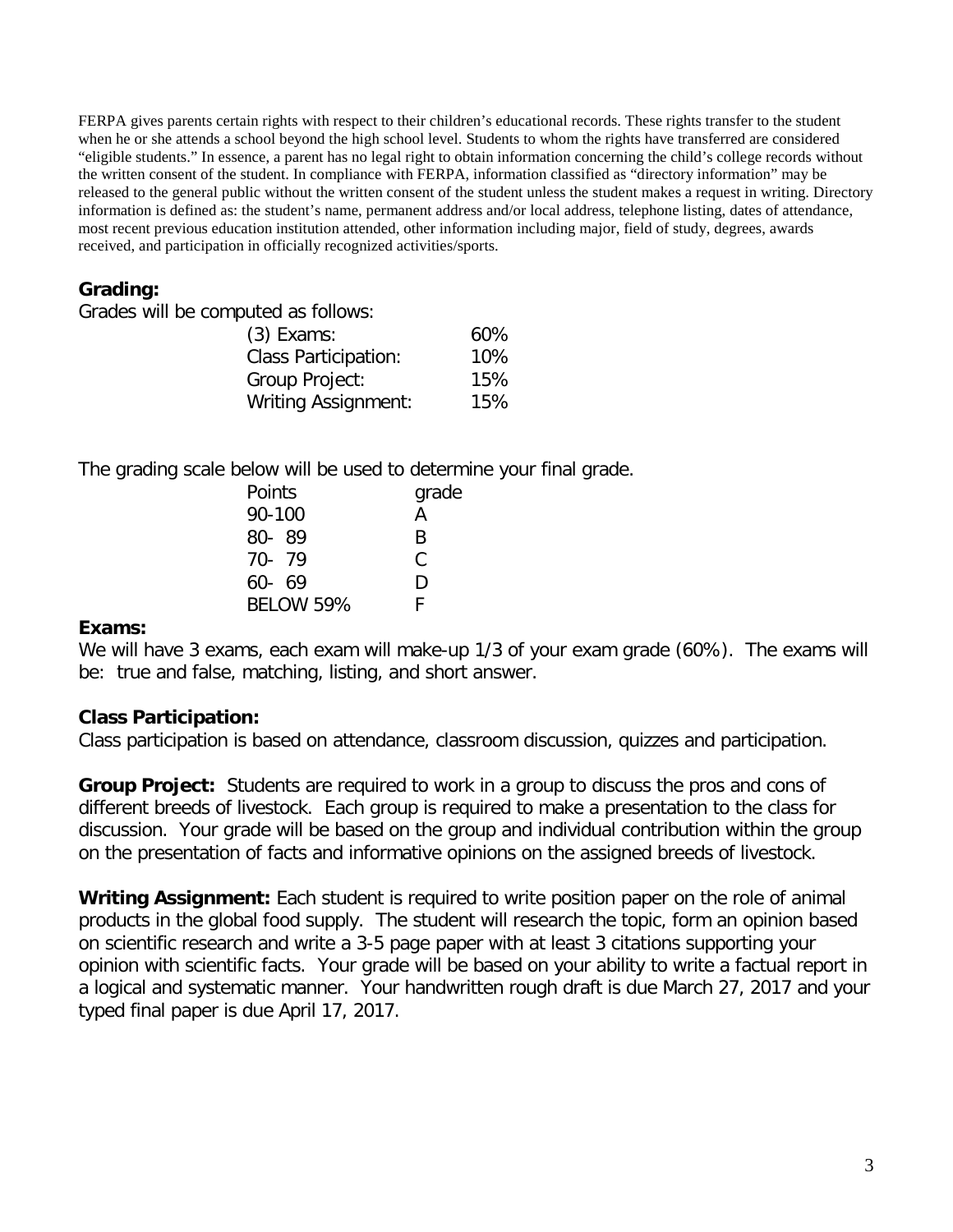# **Academic Dishonesty:**

Cheating is against the Northeast Texas Community College policy. Cheating includes any attempt to defraud, deceive, or mislead the professor in arriving at an honest grade assessment. Plagiarism is a form of cheating that involves presenting as one's own the ideas or work of another.

Violation of the cheating policy may result in a lowered grade of "F" in the course. A grade assigned to a student because of an alleged cheating policy violation may be appealed by the student through the appeals process of the College. See the Student Handbook for details. I recommend that you become familiar with your handbook.

#### **Course Objectives:**

The Student should know:

- The species name and common terminology used to describe cattle, horses, sheep, goats, pigs, and chickens
- What influences phenotype
- The identifying characteristics of common beef, dairy, sheep, goat, and swine breeds
- the history of animal agriculture and livestock domestication
- basic livestock names and physiological parameters
- the difference between animal breeding and animal propagation
- the effect of the environment on phenotypic expression of a genetic trait
- the systems of mating used in animal agriculture
- the difference between mitosis and meiosis
- general knowledge of Mendel's theories
- how the Punnett square is used to predict the offspring in the mating of two heterozygotes
- anatomic features of both male and female reproductive systems in the major livestock species
- the definition of puberty and the effect the environment has on its expression
- about estrous cycles and estrus lengths for various livestock species
- common methods of diagnosing pregnancy in livestock and reasons for performing these management procedures
- the current and future use of artificial insemination, embryo transfer, embryo splitting, and genetic manipulation in livestock management
- the six basic nutrients of livestock
- importance of photosynthesis to animals and humans
- the anatomy and physiology of digestive systems found in livestock
- the basic rules of thumb in feeding livestock
- the history and future trends of the dairy industry in the U.S.
- the five commonly recognized dairy breeds in the U.S.
- special considerations in feeding and managing dairy cattle
- body condition scoring and its importance to animal reproduction, nutrition, and overall well-being
- the distinguishing characteristics of the most common breeds of goats in the U.S.
- the feeding techniques, feed, and nutritional management of goats
- the common health disorders of goats
- the importance of the beef industry to U.S. agriculture
- distinguishing characteristics of beef breeds in the U.S.
- the importance of hybrid vigor in beef cattle
- beef cattle facilities, equipment, and management of beef cattle
- common parasites and the affect on the beef industry
- methods of selecting, breeding, and judging beef cattle
- distinguishing characteristics of common U.S. sheep breeds
- the difference between ewe, ram, and dual purpose breeds of sheep
- the various nutritional and reproductive management principles involved with sheep production
- distinguishing characteristics of common breeds of U.S. swine
- methods of selecting, breeding, and judging swine